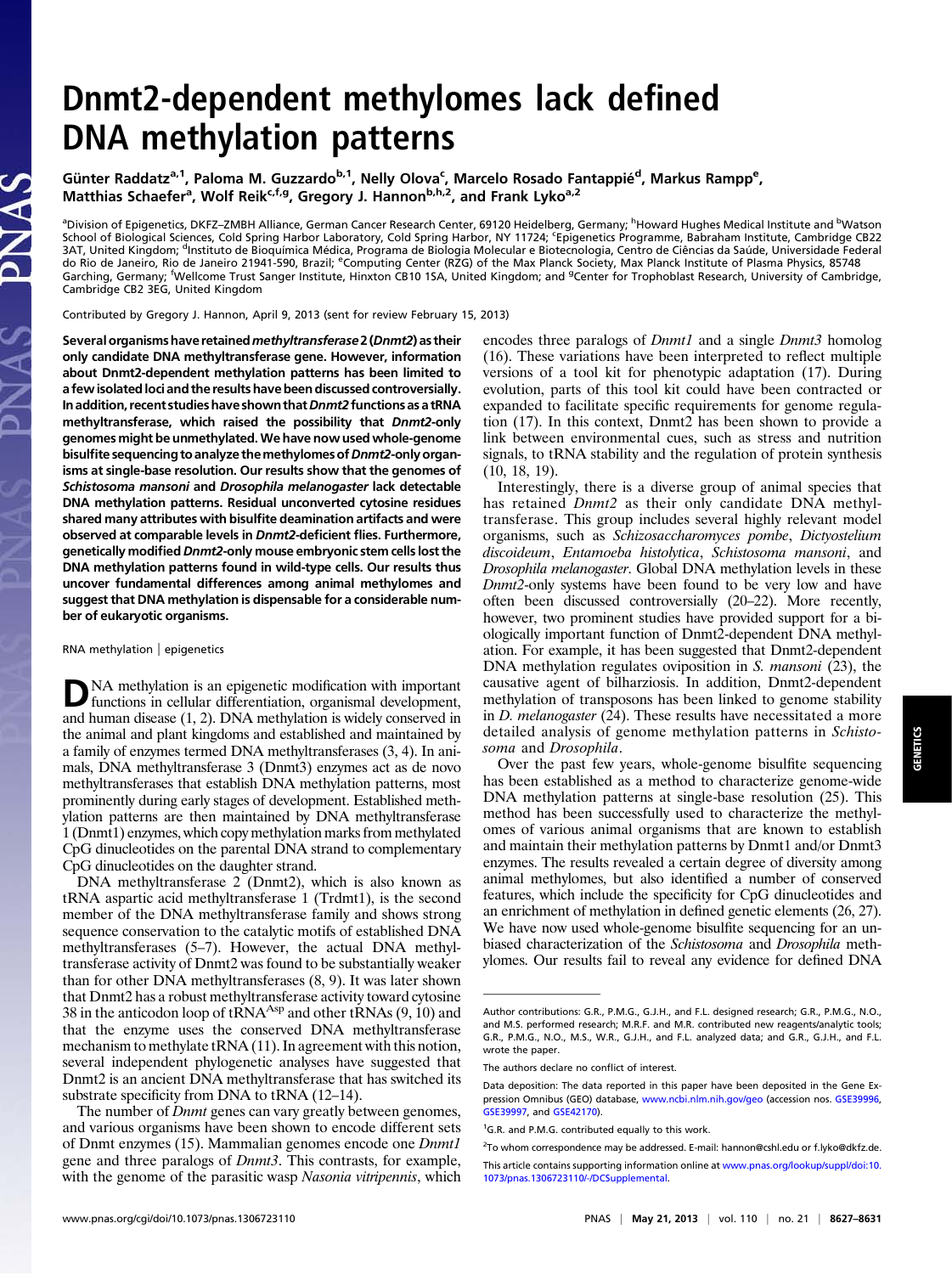methylation patterns in these organisms and thus uncover fundamental differences between Dnmt1/3-dependent and Dnmt2-dependent methylomes.

## Results

Whole-Genome Bisulfite Sequencing of Three Independent Dnmt2- **Only Models.** We investigated Dnmt2-dependent DNA methylation in three independent models:  $(i)$  S. *mansoni*,  $(ii)$  D. *melanogaster*, and (*iii*) a triple knockout (TKO) mouse embryonic stem cell line, which is deficient for Dnmt1, Dnmt3a, and Dnmt3b but has retained an intact Dnmt2 gene (28). All samples were obtained from the same strains and developmental stages that were used for previous studies (Table 1). Furthermore, Dnmt2 activity was confirmed by methylation analysis of tRNA<sup>Asp</sup>, which showed high levels of methylation for the established C38 target site in all three samples [\(Fig. S1](http://www.pnas.org/lookup/suppl/doi:10.1073/pnas.1306723110/-/DCSupplemental/pnas.201306723SI.pdf?targetid=nameddest=SF1)).

We then used whole-genome bisulfite sequencing to comprehensively analyze genomic DNA methylation patterns in all three models. After bisulfite deamination, DNA libraries were prepared and subjected to paired-end Illumina sequencing. Read pairs were subsequently mapped to the corresponding reference genomes using BSMAP 2.0 (29). This resulted in average strandspecific genome coverages of  $13\times$  for Schistosoma,  $32\times$  for Drosophila, and  $1 \times$  for TKO cells (Table 1). The conversion rate of mapped cytosine residues was >98.0% in all cases (Table 1), which suggested that bisulfite deamination had been efficient and that the sequence information could be used for methylation analysis.

Methylome of S. mansoni. As an initial step toward a comprehensive analysis of the Schistosoma methylome, nonconversion ratios were determined for all cytosine residues with a sequence coverage greater than three. This revealed that 97% of the cytosines were completely converted (ratio  $\langle 0.1 \rangle$ ). When the remaining cytosines were distributed into bins with increasing nonconversion ratios, the majority (93%) showed ratios <0.5, whereas only a minor fraction (7%) had ratios >0.5 (Fig. 1A). This distribution strongly contrasts the results from honey bees, which have an established Dnmt1/3-dependent methylome with very low levels of DNA methylation (30). Here, only 21% of all not completely converted cytosines showed a nonconversion (methylation) ratio  $\langle 0.5$ , whereas 79% had a ratio of  $> 0.5$  (Fig. 1A). These results suggest that the *Schistosoma* genome contains either extremely low levels or no DNA methylation at all.

A conserved feature of all known animal methylomes is their high degree of CpG-specificity (26, 27), which is related to the stable transmission of symmetric CpG methylation marks by maintenance methylation mechanisms. Therefore, we also determined the dinucleotide sequence context of nonconverted cytosines in our Schistosoma dataset and could not detect any evidence for CpG specificity (Fig. 1B). In contrast, unconverted cytosines from the honey bee methylome dataset were strongly (>95%) enriched for CpG dinucleotides (Fig. 1B). Finally, we also used our data for a detailed analysis of the Schistosoma forkhead gene that had previously been reported to be methylated in a Dnmt2-



Fig. 1. Characterization of the Schistosoma mansoni methylome. (A) Average methylation levels were determined for all cytosine residues with a methylation ratio >0.1 and then distributed into bins with increasing methylation ratios (red bars). For comparison, the corresponding data are also shown for honey bee worker brains (gray bars), an established Dnmt1/3 dependent methylome with a very low DNA methylation level (30). (B) Dinucleotide sequence contexts of unconverted cytosines in Schistosoma (red) and in honey bees (gray). (C) Position-specific nonconversion ratios (red) and coverages (gray) of the Schistosoma forkhead gene. The specific region previously reported to be methylated (23) is indicated as a green bar. Sequence position numbers refer to GenBank accession JF781495.

dependent manner (23). Our results failed to reveal any evidence for DNA methylation at the previously analyzed region (Fig. 1C). We did, however, observe dense clusters of incompletely converted cytosines outside of this region (Fig. 1C), preferentially in sequences with low complexity. Similar patterns have not been described in any of the published methylomes, but correspond to known characteristics of bisulfite deamination artifacts (31). Taken together, these results strongly suggest that the Schistosoma genome is unmethylated.

Methylome of *D. melanogaster*. To characterize the methylome of a second Dnmt2-only organism, we obtained genome-wide methylation profiles from *D. melanogaster* embryos. A previous phylogenetic analysis of DNA methylation patterns had already suggested that DNA from Drosophila embryos is unmethylated (27). However, the data were obtained from an unspecified strain and the sequencing coverage was comparably low. To further characterize the Drosophila methylome, we therefore obtained an independent methylation profile from 0- to 2-h-old wildtype  $(w^{1118})$ embryos. This is the same strain and developmental stage that was used for a previous analysis describing DNA methylation of Invader4 elements (24). As a reference, 1% of human sperm DNA was spiked into the *Drosophila* sample before bisulfite

| Sample                          | Comment                                |             | No. of reads (pairs) Mapping efficiency, % Coverage Conversion, % |              |       |
|---------------------------------|----------------------------------------|-------------|-------------------------------------------------------------------|--------------|-------|
| Schistosoma                     | Mixed adult Puerto Rican               | 254,347,320 | 73                                                                | $13.4\times$ | 99.02 |
| Drosophila                      | $w^{1118}$ 0-2 h embryos               | 174,821,591 | 57                                                                | $32.0\times$ | 99.75 |
| TKO                             | Mouse TKO ES cells                     | 43,583,131  | 74                                                                | $0.8\times$  | 98.22 |
| PCR fragment                    | Spiked into TKO                        | 1.593       | ND                                                                | ND.          | 98.38 |
| Human sperm DNA                 | Spiked into Drosophila                 | 1,637,070   | ND                                                                | <b>ND</b>    | 99.71 |
| Drosophila Dnmt2 <sup>-/-</sup> | Dnmt2 <sup>149</sup> 0- to 2-h embryos | 129,094,743 | 52                                                                | $23.6\times$ | 99.42 |

Sequencing coverages are indicated per strand. Conversion rates were calculated as the average conversion ratio of all cytosine residues that were covered by the dataset. For human sperm DNA, the conversion rate was calculated as the average conversion ratio of all non-CpG dinucleotides that were covered by the dataset. ND, not determined.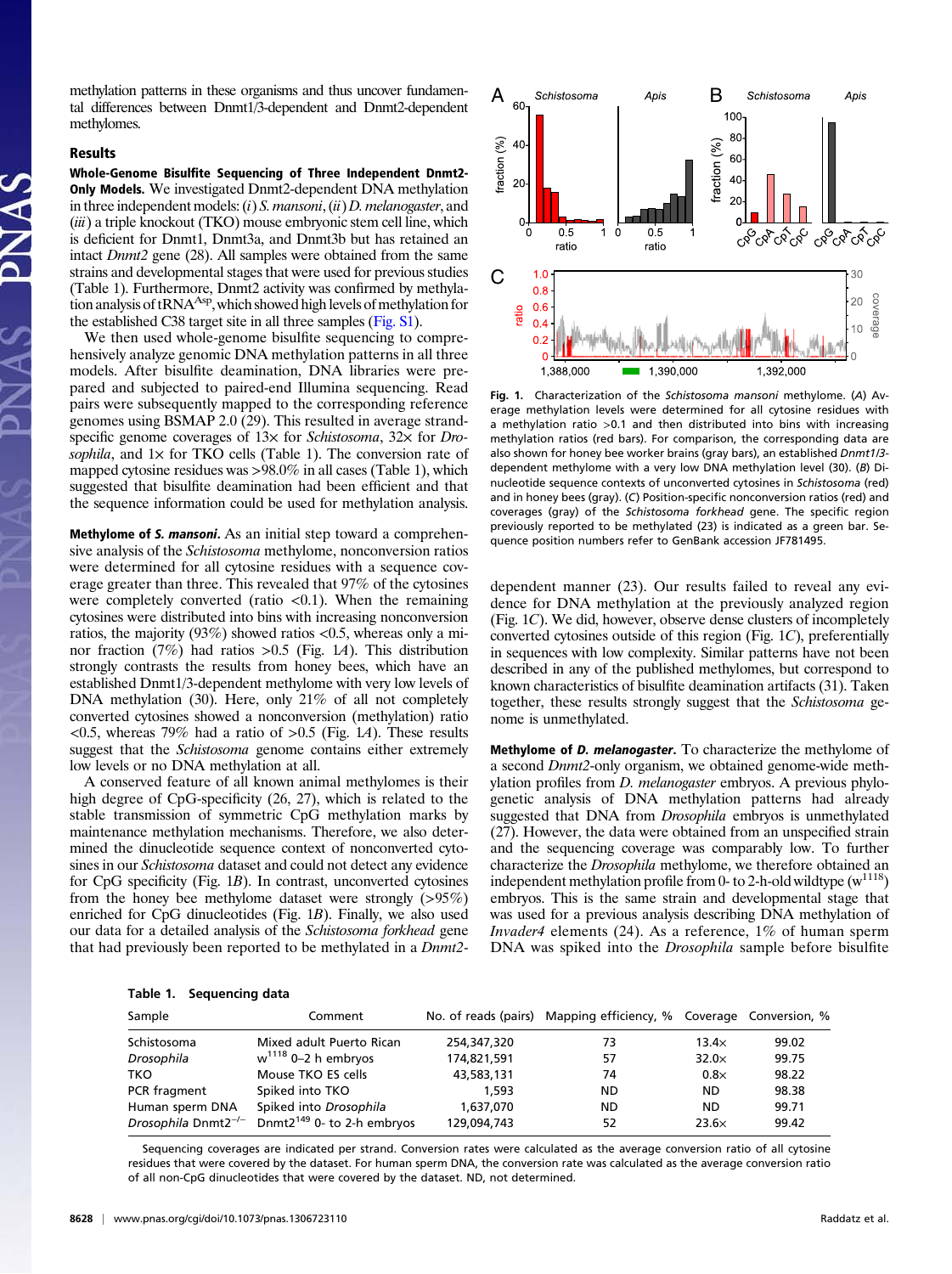conversion. Human sperm DNA is known to be highly methylated (32) and the spiked-in DNA sample thus served as an important internal control.

A detailed analysis of the Drosophila data showed that the vast majority (99.7%) of cytosine residues appeared completely unmethylated (ratio  $\langle 0.1 \rangle$ , whereas only 0.003% showed a nonconversion ratio  $>0.5$  (Fig. 24). This distribution was substantially different for the spiked-in human sperm DNA, which showed complete methylation (ratio  $>0.9$ ) for 4.3% of the cytosine residues that were analyzed (Fig. 2A). Pronounced differences between the Drosophila and the control sample were also detectable for the dinucleotide sequence context of nonconverted cytosine residues. In the Drosophila dataset, only 11% of the nonconverted cytosine residues were found in CpG dinucleotides (Fig. 2B). This distribution strongly contrasted the control sample, which showed a high degree (98%) of CpG specificity (Fig. 2B). Finally, we also used our data for a detailed analysis of *Drosophila Invader4* elements, which have previously been reported to be methylated in a Dnmt2-dependent manner (24). Our results failed to reveal any evidence for DNA methylation at the previously analyzed region and at other Invader4 sequences (Fig. 2C). Together, these results strongly suggest that the Drosophila genome is unmethylated.

Methylome of Mouse TKO ES Cells. To further confirm the lack of DNA methylation in *Dnmt2*-only systems we also used bisulfite sequencing to analyze DNA methylation patterns in the mouse TKO ES cell line (Fig. 3A). A detailed analysis of the sequencing data showed that the vast majority (96.5%) of the 75,778,741 genomic cytosine residues that were covered by at least three reads appeared completely unmethylated (ratio  $< 0.1$ ), whereas only 0.03% showed a nonconversion ratio > 0.5 (Fig. 3B). A substantially different distribution was observed in a published dataset from wild-type mouse ES cells (33), which showed complete methylation



Fig. 2. Characterization of the Drosophila melanogaster methylome. (A) Average methylation levels were determined for all cytosine residues and then distributed into bins with increasing methylation ratios (blue bars). For comparison, the corresponding data are also shown for human sperm DNA that was spiked into the Drosophila sample before bisulfite conversion (black bars). The actual numerical values of the first bins are 99.7% (Drosophila) and 92.9% (human sperm). (B) Dinucleotide sequence context of unconverted cytosines in Drosophila (blue) and in human sperm (black). (C) Position-specific nonconversion ratios (red) and coverage (gray) of the Drosophila Invader4 element. Results are shown for the sequence with the lowest conversion rate among genomic Invader4 elements. The specific region previously reported to be methylated (24) is indicated as a green bar. Sequence position numbers refer to GenBank accession AE014135.3.



Fig. 3. Characterization of DNA methylation in the TKO mouse ES cell model. (A) Schematic illustration of Dnmt genotypes in wild-type and TKO mouse ES cells. (B) Average methylation levels were determined for all cytosine residues and then distributed into bins with increasing methylation ratios (orange bars). For comparison, the corresponding data are also shown for wild-type mouse ES cells (gray bars). The actual numerical values of the first bins are 86.9% (wild type) and 96.5% (TKO). (C) Fractions of nonconverted (ratio >0.1) CpN dinucleotides in wild-type cells (gray bars) and TKO cells (orange bars).

(ratio  $>0.9$ ) for 2.5% of the cytosine residues (Fig. 3B). A more detailed analysis showed a high proportion of CpG methylation and significant levels of non-CpG methylation in wild-type ES cells (Fig. 3C), consistent with earlier observations (34, 35). Even with a lowstringency cutoff (ratio  $>0.1$ ), the TKO cells showed substantially reduced signals (Fig. 3C), which suggests that the TKO genome is unmethylated.

Analysis of Control Datasets. To further determine the significance of the observed nonconverted cytosine residues, several controls were used (Table 1).  $(i)$  An unmethylated PCR fragment that had been spiked into the TKO sample before bisulfite conversion,  $(ii)$  human sperm DNA that was spiked into the *Drosophila* sample before bisulfite conversion, and (iii) a Dnmt2-deficient Drosophila strain. Further data analysis showed that the difference in the conversion efficiencies between the TKO dataset and the spiked-in control was small (0.12%, Table 1), but statistically significant ( $P = 0.012$ , Fisher's exact test). This could be related to an intrinsically higher conversion efficiency of the PCR fragment, relative to genomic DNA. We therefore also analyzed the difference between the Drosophila sample and the spiked-in human sperm control. Indeed, the difference in the deamination rates was very small (0.04%, Table 1) and not statistically significant ( $P = 1.0$ , Fisher's exact test). These results provide important confirmation for the absence of defined DNA methylation patterns in *Dnmt2*-only organisms.

Finally, to directly investigate the significance of Dnmt2 for the remaining nonconverted cytosine residues in Drosophila, we generated genome-wide methylation profiles from 0- to 2-h-old homozygous Dnmt2 mutant embryos. We obtained an average strand-specific genome coverage of  $24x$  and a conversion rate of 99.4% (Table 1). Further data analysis showed that the vast majority (99.0%) of cytosine residues appeared completely unmethylated (Fig. 4A). Notably, nonconverted cytosine residues appeared to be slightly more frequent than in the wild-type Drosophila sample (Fig. 4A), which further suggests that the remaining cytosine residues represent bisulfite deamination artifacts, rather than Dnmt2-mediated DNA methylation. We also used a sliding window approach to identify sequences with an increased density of nonconverted cytosines. The results showed that the vast majority (>99.9%) of 1-kb windows completely lacked nonconverted cytosines (Fig. 4B). Among the remaining windows,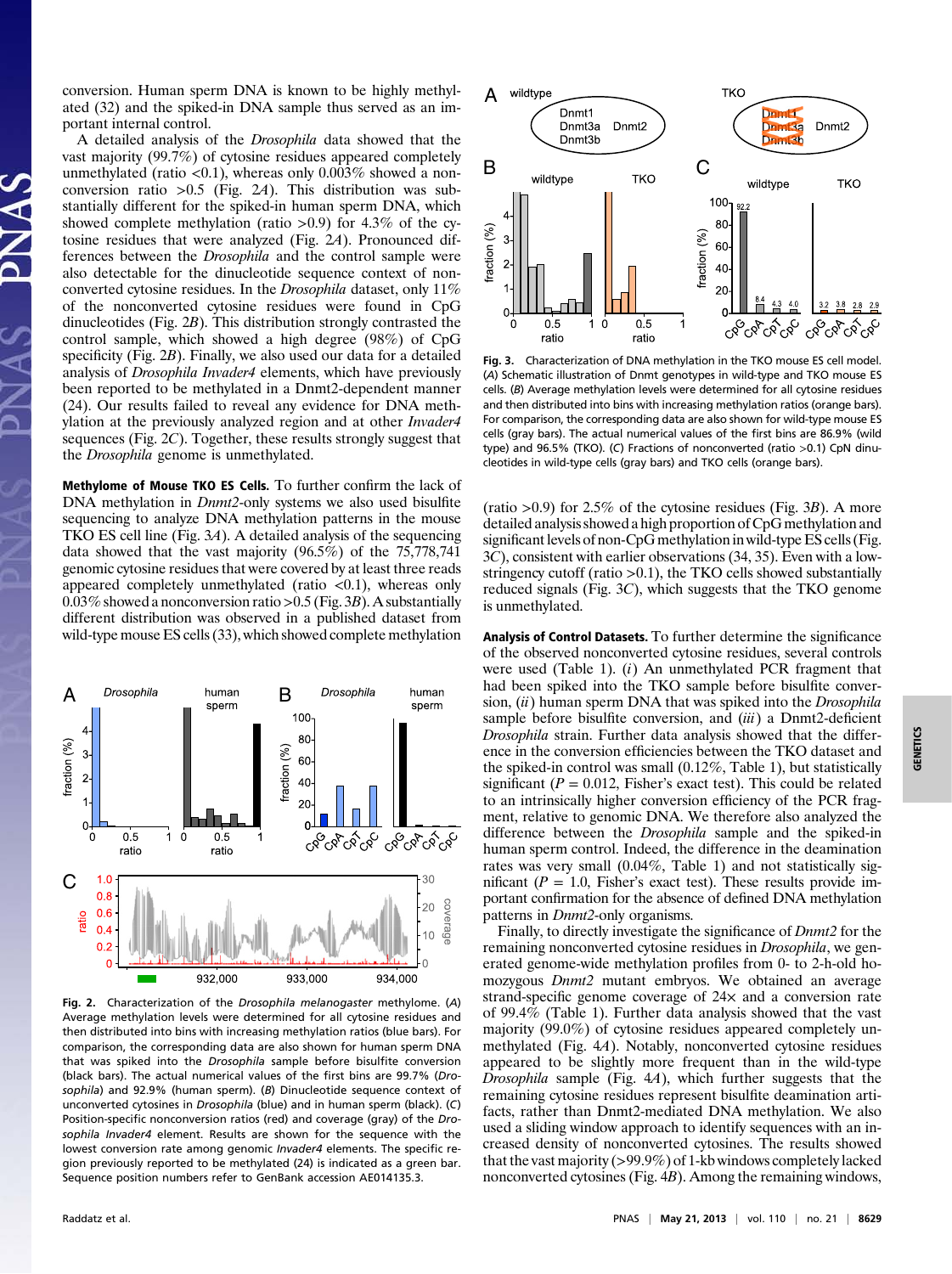

Fig. 4. Characterization of the Dnmt2 mutant Drosophila methylome. (A) Average methylation levels were determined for all cytosine residues that were covered by more than three sequence reads and then distributed into bins with increasing methylation ratios (green bars). The actual numerical value of the first bin is 99.0%. (B) Histograms showing the number of nonconverted (ratio >0.5) cytosine residues in 1-kb windows. For comparison, the corresponding data are also shown for the wild-type Drosophila methylome (blue). (C) Venn diagram showing overlapping windows with  $>2$  (Left) or >20 (Right) nonconverted cytosine residues in wild-type (blue) and Dnmt2 mutant (green) embryos.

many contained a single nonconverted cytosine residue (Fig. 4B). Notably, a substantial fraction of windows with more than two nonconverted cytosine residues in wild-type embryos also showed inefficient conversion in *Dnmt2* mutant embryos (Fig. 4C). These regions were often characterized by a high CG content and a low base complexity, which would render them relatively resistant to denaturation during the bisulfite conversion step. These results further argue against genuine DNA methylation in *Drosophila* embryos and provide additional support for the notion that Dnmt2-only organisms lack DNA methylation.

## Discussion

The DNA methylation status of *Dnmt2*-only organisms has been a controversial topic for a long time. This may be related to the fact that the reported methylation levels were often close to the detection limits of the various methods that were used for DNA methylation analysis (22). The results from chromatographic analyses (23, 36, 37) may also have been affected by contamination with methylated DNA from other organisms, including bacteria. Similarly, immunological detection approaches of 5-methylcytosine in *Drosophila* embryos (38) could have been affected by low antibody specificity. Also, many previous bisulfite sequencing analyses were limited to isolated genomic loci (23, 24), which made them more susceptible to false positive results. Finally, it is also possible that the conserved catalytic mechanism of Dnmt2 (11) permits a limited "star activity," i.e. a low enzymatic activity with relaxed substrate specificity, on DNA substrates. This star activity could be responsible for residual amounts of genuine DNA methylation and might become increased under certain experimental conditions (8, 38). However, because we could not detect any relevant DNA methylation patterns in our analyses, we would interpret these spurious methylation marks as biological artifacts.

The comprehensive nature of whole-genome bisulfite sequencing datasets allows additional quality control steps during data analysis and permits the identification of false positives with higher sensitivity (25). Also, whole-genome bisulfite sequencing protocols use substantially fewer PCR amplification cycles than locus-specific bisulfite sequencing protocols. This reduces the impact of PCR bias, another prominent source for false positive results in bisulfite sequencing (39). Our whole-genome bisulfite sequencing approach therefore allowed an unbiased characterization of the Schistosoma and Drosophila methylomes and revealed that both organisms lack defined DNA methylation patterns. Our results thus directly contradict previous reports (23, 24) and establish fundamental differences between Dnmt2 dependent and Dnmt1/3-dependent methylomes. We cannot presently exclude the possibility that Dnmt2 expression and/or Dnmt2-mediated DNA methylation vary according to unknown environmental cues (22). However, our analyses used the same strains and culture conditions as previously reported (23, 24). Furthermore, our results were derived from common laboratory strains of S. mansoni and D. melanogaster and can therefore be considered as a reference for future studies.

Schistosoma and Drosophila are important representatives from a phylogenetically diverse group of organisms that do not encode a canonical DNA methyltransferase enzyme (Dnmt1 or Dnmt3), but have retained a *Dnmt2* gene. Our results suggest that the genomes of these Dnmt2-only organisms lack DNA methylation, which would significantly expand the number of eukaryotes with unmethylated genomes. A complete absence of DNA methylation was previously assumed for only a small group of organisms, including Saccharomyces cerevisiae and Caenorhabditis elegans, as these models apparently have lost all Dnmt genes and no experimental evidence for genomic DNA methylation has been obtained.

Importantly, the lack of DNA methylation in a considerable number of eukaryotes also suggests that this modification is not essential for the development of these organisms. This is consistent with the notion that DNA methylation has conserved adaptive functions that might be particularly relevant for lineages that are subject to high adaptive pressure (2, 15, 17). When DNA methylation is lost during the evolutionary history of a genome, other epigenetic mechanisms can be used to ensure the plasticity of gene expression programs. Besides chromatinbased mechanisms and small noncoding RNAs, these might also include the Dnmt2-dependent modification of RNAs, which has been implied in a variety of adaptive responses (10, 19, 40, 41).

## Materials and Methods

DNA Samples. For Schistosoma genomic DNA, adult male worms from the S. mansoni Puerto Rican strain were homogenized and DNA was isolated using the Qiagen DNeasy Blood and Tissue kit, according to the manufacturer's instructions. For Drosophila genomic DNA, 0- to 2-h embryos were collected from w<sup>1118</sup> and Dnmt2<sup>149</sup> (24) strains. To extract genomic DNA, embryos were homogenized in 2× proteinase K (PK) buffer [200 mM Tris·HCl, pH 7.5, 25 mM EDTA, pH 8, 300 mM NaCl, 2% (wt/vol) SDS], followed by protein digestion with proteinase K for 2 h at 65 °C. DNA was extracted with an equal volume of phenol-chloroform, followed by ethanol precipitation. Samples were then treated with RNase A for 15 min at 37 °C and genomic DNA was purified by phenol-chloroform extraction. For human sperm DNA, sperm cells were purified and then sonicated. Genomic DNA was purified by double phenolchloroform extraction and ethanol precipitation. For mouse TKO ES DNA, cells derived from the Dnmt1−/−; Dnmt3a−/−; Dnmt3b−/<sup>−</sup> clone 19 (28), kindly provided by Masaki Okano (Center for Developmental Biology, RIKEN, Kobe, Japan), were grown under feeder-free conditions on gelatin in complete ES medium (42). Before harvesting, the cells were stained by immunofluorescence against 5-methylcytosine and Dnmt1 for potential parental cell line contaminations. Genomic DNA was prepared using the Qiagen DNeasy Blood and Tissue kit, according to the manufacturer's instructions. Additional details are provided in [SI Materials and Methods](http://www.pnas.org/lookup/suppl/doi:10.1073/pnas.1306723110/-/DCSupplemental/pnas.201306723SI.pdf?targetid=nameddest=STXT).